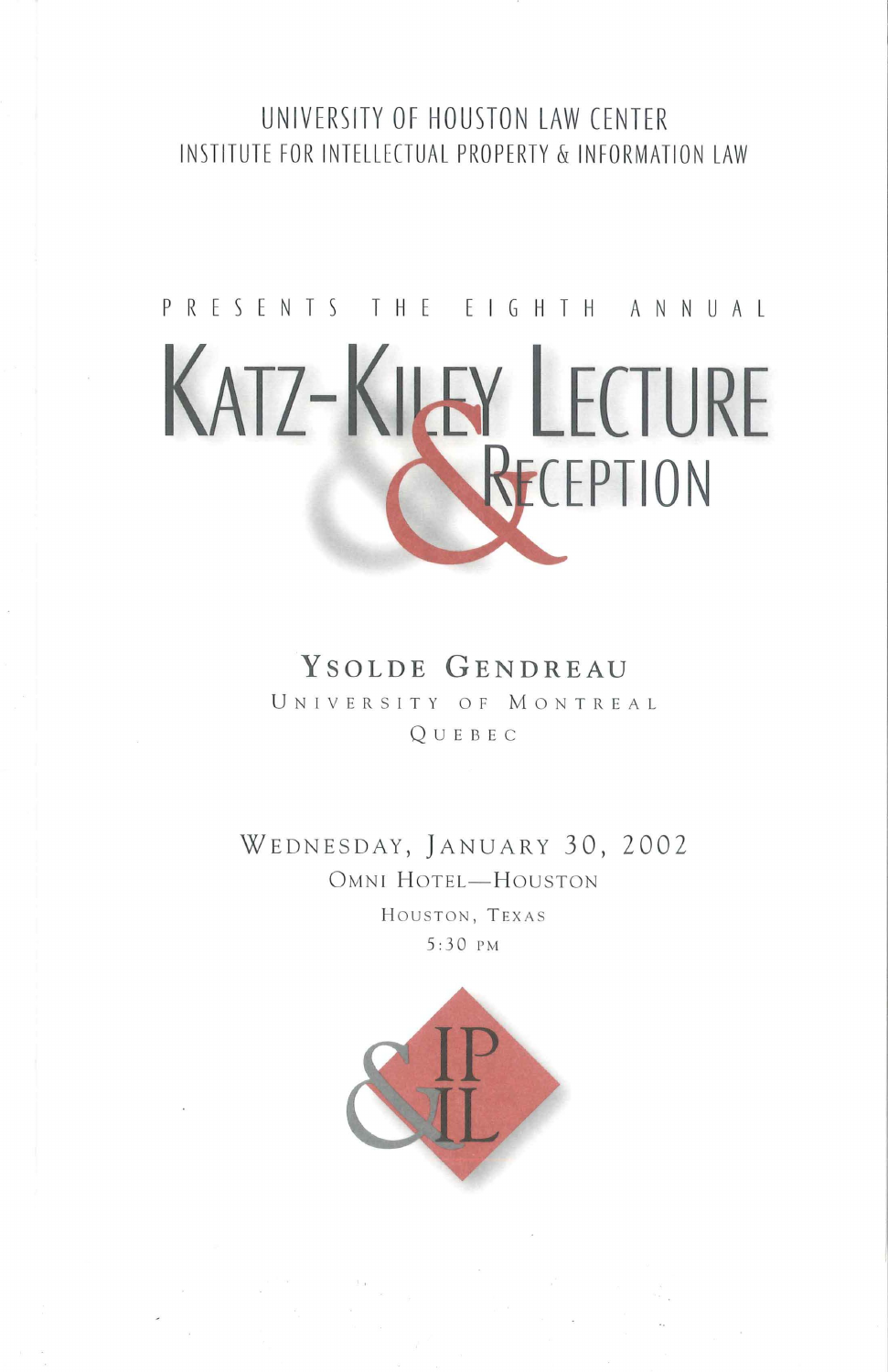

PROFESSOR YSOLDE GENDREAU

PROFESSOR YSOLDE GENDREAU graduated from McGill University, where she obtained her B.C.L., LL.B., and LL.M degrees. Gendreau also holds her docteur en droit from the Universite de Paris II. At the Universite de Montréal, where she is associate dean (development), secretary of the law faculty, and holds the rank of professor, Gendreau teaches intellectual property law and competition law. She is a sessional lecturer at McGill University, where she teaches the intellectual property law course. Gendreau

has been a member of the Bar of Quebec since 1985 and is counsel to the firm Gowling Lafleur Henderson. From 1995 to 2000, Gendreau has been a member of the Patented Medicine Prices Review Board.

Copyright law is her field of specialization and her publications in this area are numerous: *The Retransmission Right: Copyright and the Rediffusion of Works by Cable* (Oxford, ESC Publishing Ltd, 1990); La protection des photographies en droit d'auteur français, américain, *britannique, et canadien* (Paris, L.G.D.J., 1994 ). In collaboration with her colleague Ejan Mackaay, she is responsible for the annual edition of *Legislation canadienne en propriete inteliectuelle/Canadian Legislation*  on *Intellectual Property* published by Carswell. Her articles appear in Canadian and foreign journals and she is the Canadian contributor to Paul Geller's *International Copyright Law and Practice.* 

She is member of several intellectual property organizations, including the Association littéraire et artistique internationale (ALAI), the Intellectual Property Institute of Canada (IPIC), and the Association for the Advancement of Teaching and Research in Intellectual Property (ATRIP), of which she is president~elect.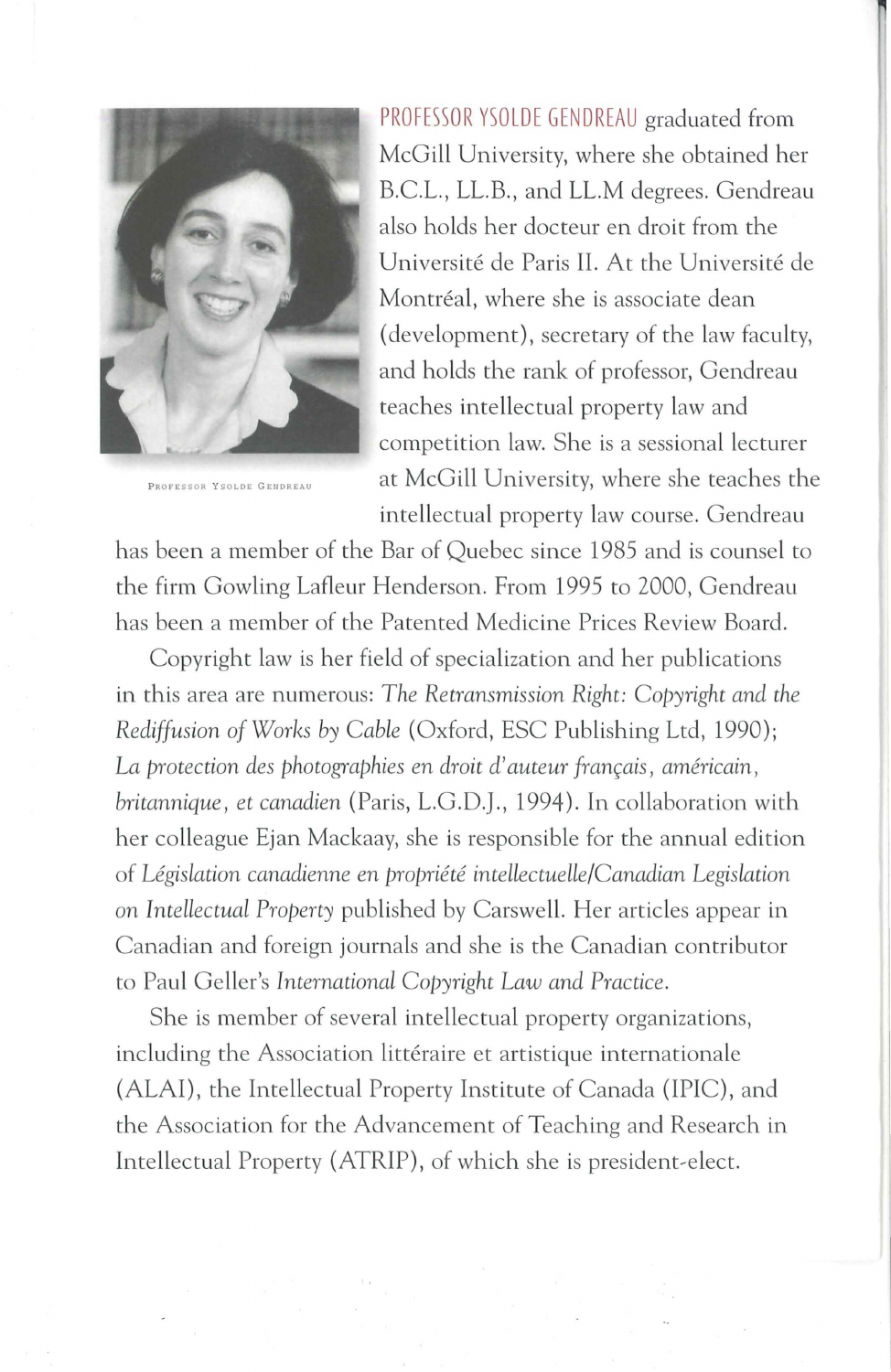INSTITUTE FOR INTELLECTUAL PROPERTY & INFORMATION LAW AT THE UNIVERSITY OF HOUSTON LAW CENTER

*is pleased to announce the eighth annual* 

# **KATZ-KILEY LECTURE KECEPTION**

PROFESSOR YSOLDE GENDREAU

### **"THE EXPORTATION OF COPYRIGHT MODELS: THE RETRANSMISSION RIGHT AND THE INTERNET"**

WEDNESDAY, JANUARY 30, 2002

5:30 P.M. GATHERING 6:00 P.M. LECTURE 7:00 P.M. RECEPT ION

OMNI HOTEL~HOUSTON

KINDLY RSVP BY MONDAY, JANUARY 28, 2002

713.743.2180 or *sbielamowicz@central.uh.edu* 

to